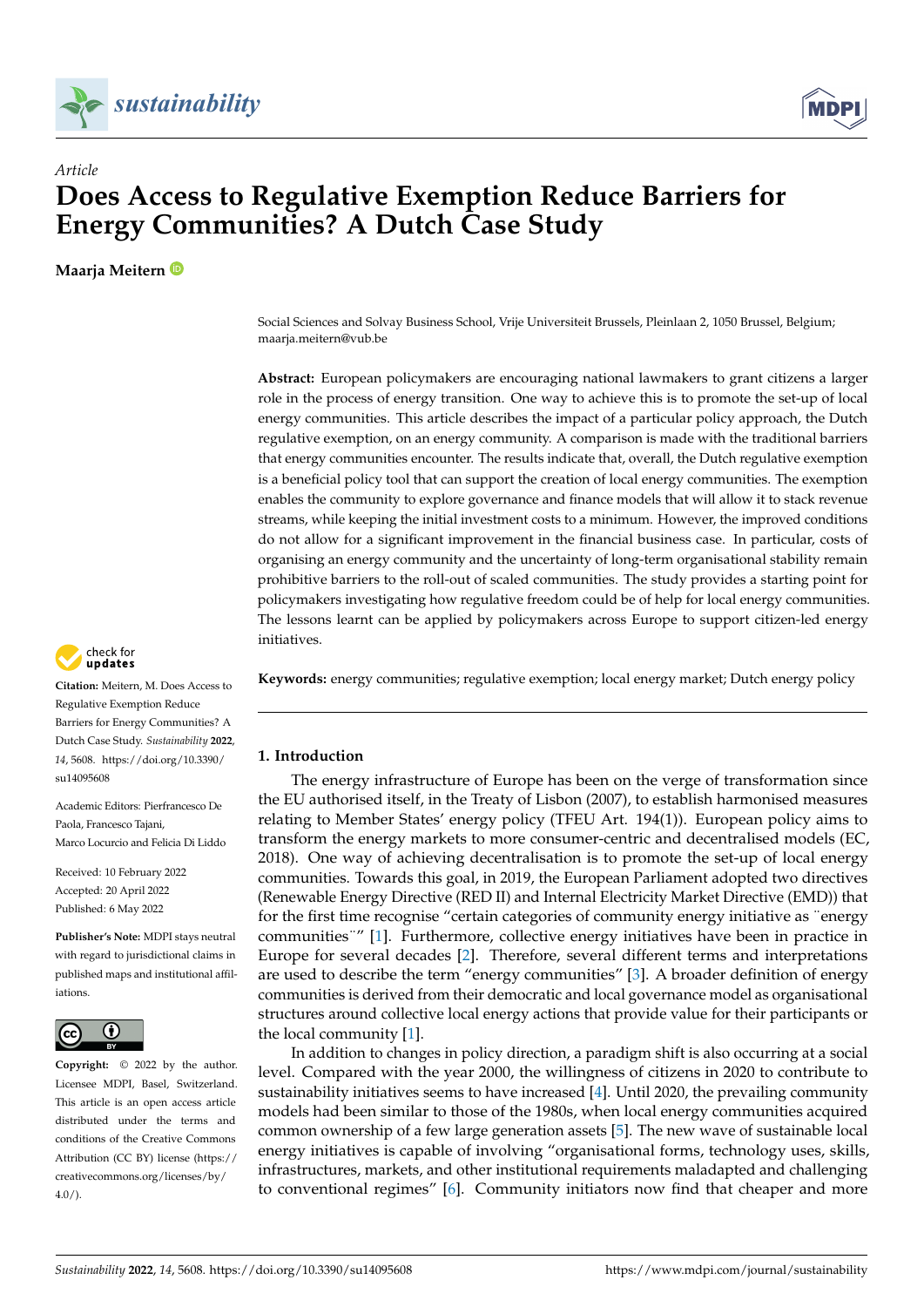efficient technology combinations are available but, due to regulative constraints and industry push back, not applied. In this context, it is important to understand what changes would occur if/when regulative constraints are minimised. Would additional regulative freedom allow community initiators to exploit the opportunities available in the 2020s?

The initiation and management of an energy community in the age of digitalisation is a complex process. When establishing energy communities, local authorities and community initiators encounter various economic, technical and institutional barriers [\[2\]](#page-10-1). This may in the long run result in systems of low public value [\[7\]](#page-10-6). Studies of energy communities confirm that they will be unstable if "heavily burdened by inefficient governance, complex legal requirements and high transaction costs" [\[8\]](#page-10-7). In the policy realm, sustainable innovation is desirable but it often faces the reigning structural power, especially in the field of niche development [\[6\]](#page-10-5). The academic literature further confirms that institutions favouring centralised energy systems constitute the largest barrier to local energy initiatives [\[9](#page-10-8)[,10\]](#page-10-9).

Even as EU Member States are introducing the energy communities concepts from RED II and EMD into their national legislation, some countries in Europe are already providing the possibility to test a potential new system set-up. For example, in 2015, the Dutch government published an administrative "sandbox" decree that exempts certain innovative local energy projects from the Dutch Electricity Law [\[11\]](#page-10-10). This exemption allows the local community to take control of its energy system management while pursuing goals to increase renewable generation and energy savings, while reducing  $CO<sub>2</sub>$  emissions [\[11\]](#page-10-10). Under the regulative exemption, projects can combine energy production, supply and network operations within one organisation and provide energy to members without supplier licence requirement [\[12\]](#page-10-11). One such exemption has been granted to an energy cooperative within the municipality of Eemnes.

This article describes how the Dutch regulative exemption has impacted the process of setting up a new type of local energy community market in Eemnes and compares this experience with the common barriers that other energy communities face. Numerous articles have explored the general barriers that energy communities face and analysed the opportunities that communities could exploit. However, no paper has attempted to combine these two branches of research and analyse a real-life case that uses state-ofthe-art technologies and operates in a relaxed, regulative space. This study is the first to examine how additional regulative space could support the set-up and running of an innovative, citizen-led, local energy community, in particular, investigating whether the common barriers that energy communities encounter can be overcome with the help of the regulative freedom offered by the Dutch government. The lessons learnt can serve as an important example for European policymakers in understanding better the impact of the new policies on citizen-led energy initiatives.

The paper is organised as follows: Section [2](#page-1-0) presents an overview of the Dutch policy context. Section [3](#page-3-0) describes the case study and explains the methodology employed in this paper. Section [4](#page-4-0) comprises the main part of the study. It presents the results of the meta-analysis and then contrasts these results with the results of the case study. Section [5](#page-9-0) presents the conclusions and policy implications of the research.

# <span id="page-1-0"></span>**2. Policy Background: Dutch Energy Policy Related to Local Energy Initatives**

#### *2.1. Policy Context*

The overarching aim of the Dutch energy policy is to contribute to the European ambition for a sustainable, reliable and affordable energy supply [\[13\]](#page-10-12). From 2008 to 2020, to support local sustainable energy production, three new policies were adopted: the net metering scheme (*saldering*), the collective form of net metering (*postcoderoseregeing*) and regulative exemption (*ontheffing Besluit Experimenten decentrale duurzame elektriciteitsopwekking*) [\[11\]](#page-10-10). Compared with the energy communities established in the 1980s, the new energy communities have been encouraged to engage in broader activities at a local level, such as the resale of local renewable energy or providing advice on energy savings [\[2\]](#page-10-1). The new branding of the sale of local green energy and new services offered has increased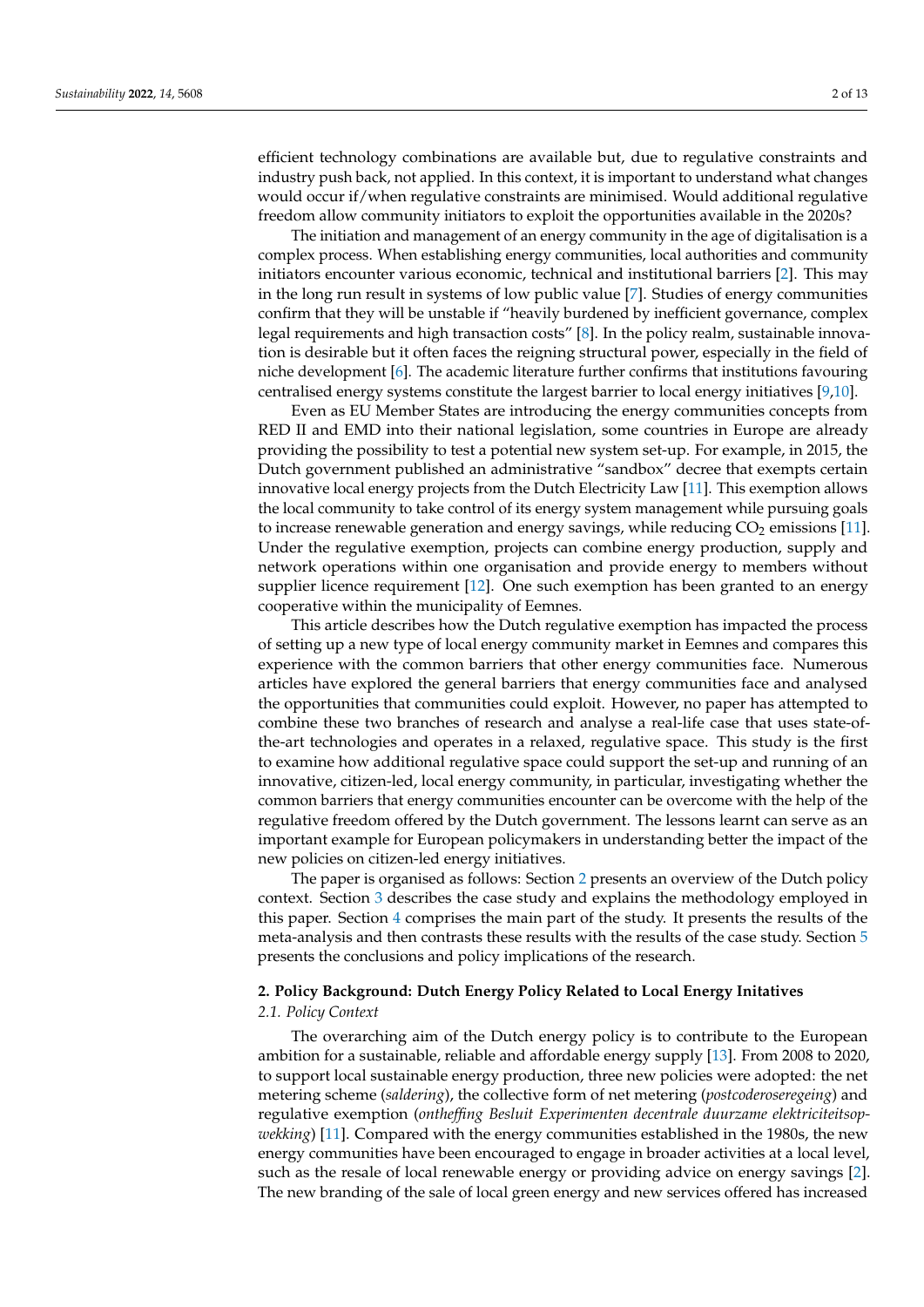consumer interest while allowing the cooperative to earn extra profit [\[2\]](#page-10-1). In conjunction with falling PV panel prices, this has fomented a surge of energy cooperatives. In 2018, approximately 500 energy communities were active in the Netherlands [\[3\]](#page-10-2). However, while the Dutch government has enacted policies to support local initiatives, some authors have argued that national policies are still primarily concentrating on supporting partnerships in traditional energy sectors and are paying little attention to citizen-led projects [\[2,](#page-10-1)[12\]](#page-10-11).

#### *2.2. Legal Framework*

The Netherlands Enterprise Agency (*Rijksdients voor Ondernemende Nederland* (RVO)), operating under the Ministry of Economic Affairs and Climate Policy, defines energy communities as legal voluntary entities with open participation whose primary purpose is to provide local environmental, economic and social benefits while promising not to make a profit [\[14,](#page-10-13)[15\]](#page-10-14). (Communities are expected to provide diverse energy-related services to their members [\[14\]](#page-10-13). The applicable legislation for energy communities in the Netherlands is the Electricity Act 1998. In Article 1ar, the law defines provisions for different forms of energy self-consumption [\[16\]](#page-10-15). Furthermore, since 2014, the law has permitted a regulatory exemption space for experiments that contribute to developments in the production, transport and delivery of locally generated sustainable electricity or electricity generated in a cogeneration installation [\[16\]](#page-10-15). The regulative exemption clause was further defined in the Dutch Experimentation Decree of 2015 [\[11\]](#page-10-10). This administrative decree (*Besluit experimenten decentrale duurzame elektriciteitsopwekking*) exempts cooperatives from complying with certain provisions of the Dutch Electricity Act for a period of 10 years [\[1\]](#page-10-0).

#### *2.3. The Dutch Regulative Exemption*

The experimentation decree for renewable energy projects allows project-based exemptions to energy cooperatives wanting to take over the majority of tasks undertaken by the grid operator and electricity supplier that are otherwise forbidden [\[17\]](#page-11-0).

The exemption holder can become the producer, supplier and manager of the community electricity grid, eliminating the current strict division in the rest of the energy market [\[12\]](#page-10-11). Another requirement is that 80% of the end users must be consumers. In principle, the grid will be transferred back to the grid operator after the end of the exemption [\[11\]](#page-10-10). All these provisions enable an energy community to test a new technical system that could lower electricity bills for end users while incentivising renewable energy take-up.

The exemption holder must decide which roles they will take over and which will be performed by partner organisations and communicate these decisions beforehand to RVO [\[18\]](#page-11-1). In addition, the cooperative must have an internal governance structure in place, along with complaint management procedures. Finally, the exemption holders must prove to RVO that they have announced in writing the rates and delivery conditions to the customers in the network and obtained approval from the Authority Consumer Market (ACM) (the Dutch business regulation agency responsible for competition oversight, sector specific regulation, and consumer protection) for the methods employed to calculate the tariffs and tax rates [\[18\]](#page-11-1). Note that an exemption does not change the energy tax to be paid but allows the cooperative to discuss the matter with the ACM and possibly agree on a new rate [\[19\]](#page-11-2).

The experimentation rules also set a maximum generation capacity for the community, which is equal to the maximum electricity consumption of the consumers participating in the experiment (+/−5%) [\[20\]](#page-11-3). Several other conditions and limitations apply, including the limitation of geographic scope, remaining approval of installation of generation capacity with the DSO, and bankruptcy provisions.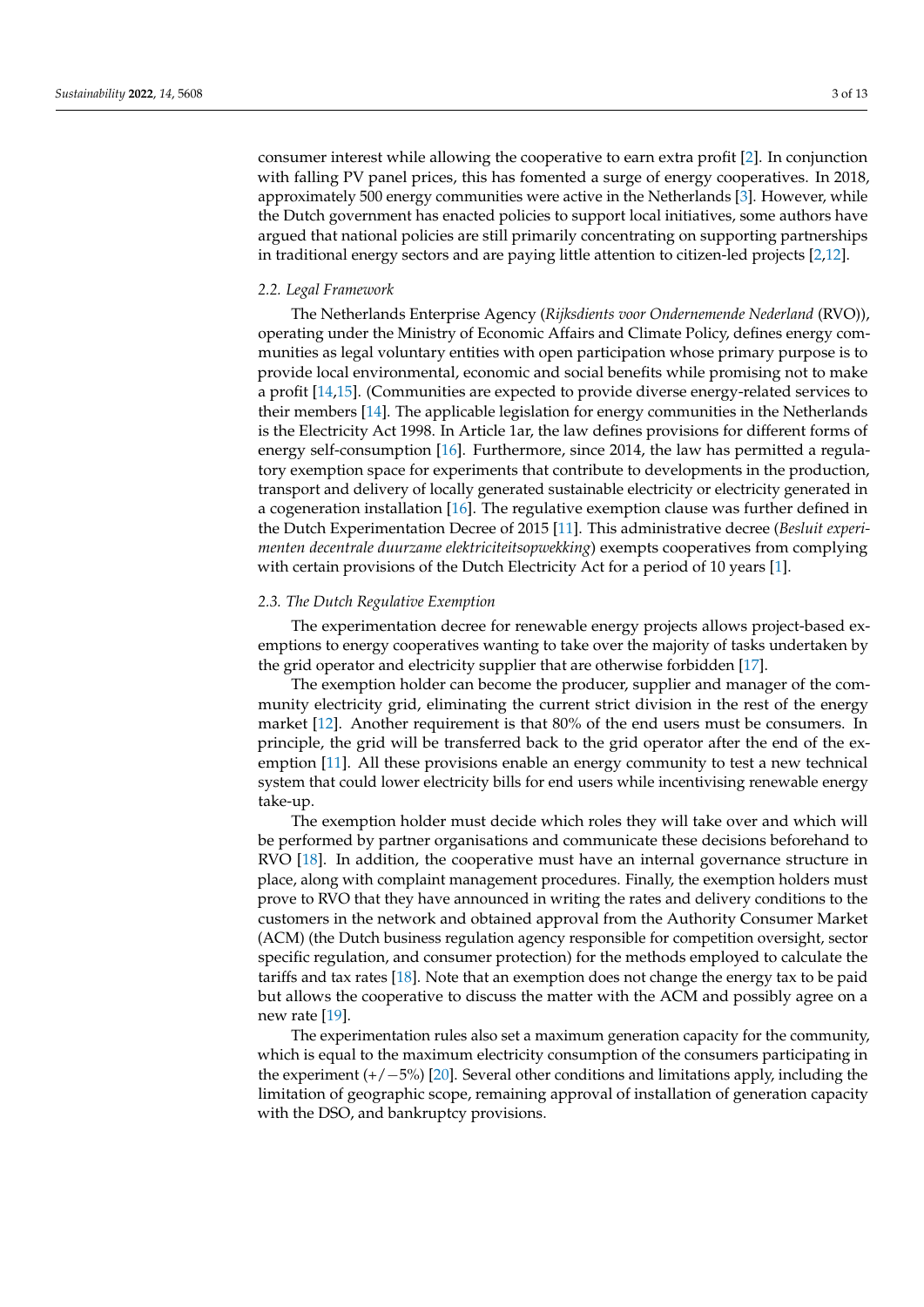# *2.4. Policy Incentives*

# 2.4.1. Net Metering

Since 2004, the Dutch government has established a net metering scheme (*saldering*) that has made solar panels a popular investment among homeowners. The net metering scheme allows private prosumers to feed locally produced energy back to the grid. In exchange, the utility subtracts the energy that was fed back from the total electricity bill without adding tax [\[21\]](#page-11-4). The scheme incentivises self-consumption, as the netted amount is capped by the maximum consumption of the individual prosumer [\[22\]](#page-11-5). From 1 January 2023, the netting scheme will be gradually phased out [\[23\]](#page-11-6). By 2031, the prosumers will only receive a net feed-in price from the energy company for the returned solar power [\[23\]](#page-11-6). This will increase the payback time for homeowners investing in solar power by approximately 5 years [\[22\]](#page-11-5).

## 2.4.2. Zip Code Regulation

In 2014, the zip code regulation came into force (*postcoderoosregeling*), allowing community energy initiatives to share the ownership of electricity generation assets in a geographically delimited area. The policy was designed for citizens without access to their own installation site, such as a roof, but who wanted to participate in local renewable energy projects. The scheme incentivises citizens in an energy community to collectively set up a PV park or a windmill in the same postcode area [\[24\]](#page-11-7). Zip code regulation is a form of distant net metering or collective net metering [\[25\]](#page-11-8) and even has a similar limitation: the collective project generation capacity must not exceed the maximum of 10.000 kWh/year, or the equivalent of members' yearly collective electricity consumption [\[26\]](#page-11-9). The policy mechanism was upgraded from collective self-consumption to a direct subsidy scheme in April 2021.

#### <span id="page-3-0"></span>**3. Method**

## *3.1. The Case Study*

This study analysis the set-up and operation of an innovative energy community project in the municipality of Eemnes. With 3600 households, Eemnes is located in the centre of the Netherlands, roughly 35 km from Amsterdam. The municipality has set a goal of meeting its energy demand entirely through renewables by 2030 [\[27](#page-11-10)[,28\]](#page-11-11). Therefore, the municipality is supporting local citizen efforts to install more renewable energy assets in Eemnes [\[29\]](#page-11-12). In 2018, the municipality helped the Eemnes Energy Cooperative (EEC) apply for a Dutch regulative exemption experiment on decentralised sustainable electricity generation, which the EEC received in 2018 [\[17\]](#page-11-0). Furthermore, the project concept received support from the European Commission's H2020 programme as part of the project RENAISSANCE [\[30\]](#page-11-13).

The Eemnes experiment aims to establish, based on flexible pricing, a consumercentric centrally handled electricity market [\[30\]](#page-11-13), i.e., a peer-to-pool community market where an ICT-based community manager enables local trading [\[4](#page-10-3)[,30\]](#page-11-13).The market is today only for electricity, thus other energy vectors are not part of the experiment. The physical community consists of homeowners with or without their own renewable generation assets. EEC conducts consumer onboarding, billing and site management. The community will also trade energy with the wholesale energy market [\[30\]](#page-11-13). The experiment begins with 10 homeowners; the ambition is to scale this up over a period of 10 years to approximately 1500 households. During the project set-up phase, the name of the pilot was changed from Micro Energy Trading Eemnes to LEF in Eemnes. The experiment of LEF in Eemnes is not the only activity the EEC is promoting among its members. The EEC is promoting a national green energy provider contract and providing advice on energy savings and joint investment options in renewables that takes advantage of the zip code regulation.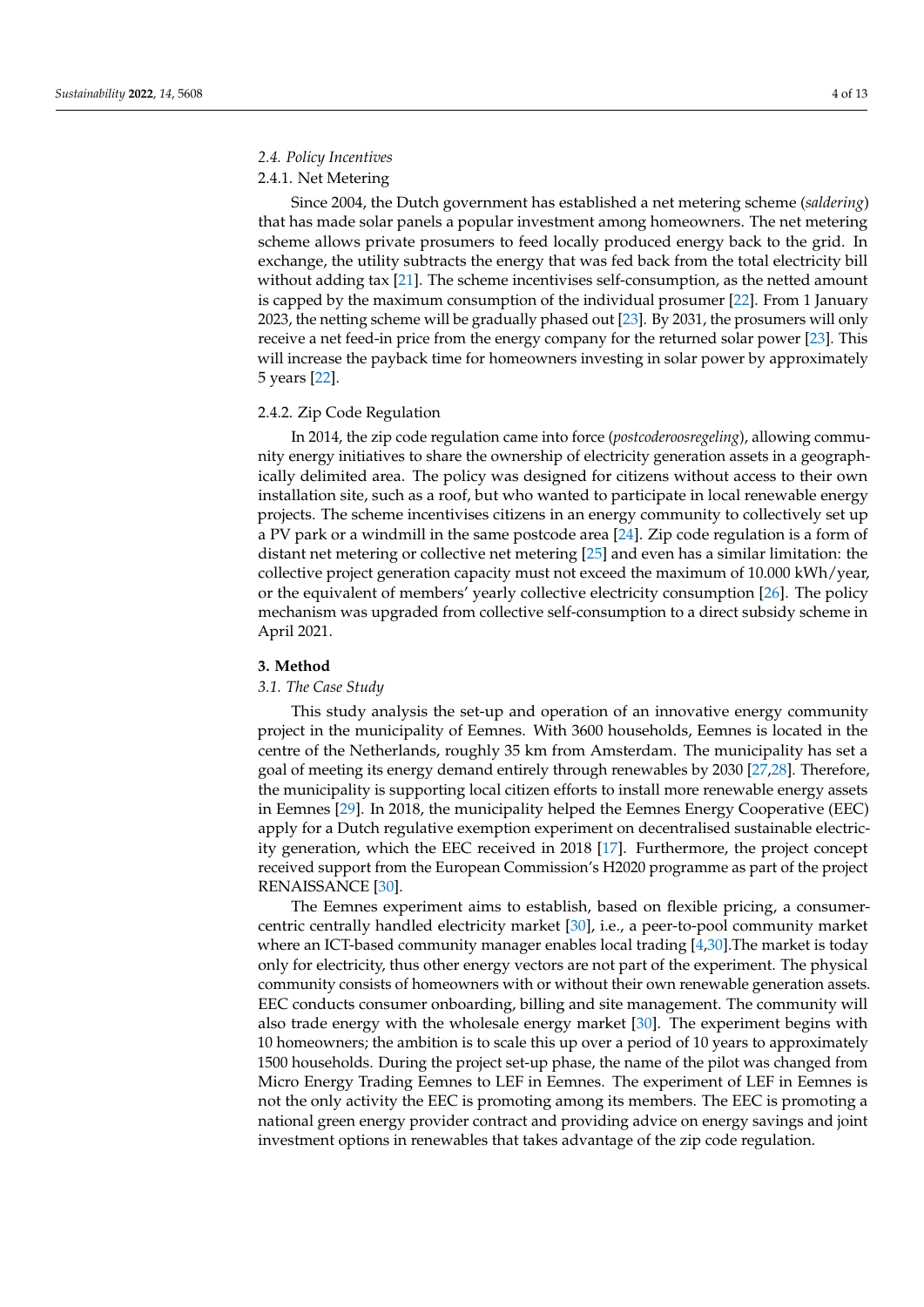#### *3.2. The Use of Barriers as an Analytical Tool*

This paper employed barrier analysis as an analytical assessment tool [\[31\]](#page-11-14) to compare an energy community set-up in Eemnes under regulative freedoms and an energy community set-up under traditional energy market rules. The academic literature details a number of barriers local energy initiatives face under the present energy market rules, identified in a meta-analysis of the literature. First, several overall key barriers were identified. To narrow the scope of the barrier analysis, the SCOPUS database was used to search for articles. The most widely cited articles focusing on energy community barriers between 2014 and 2020 were taken into consideration, given that it was during that time that the most recent and significant policy schemes were adopted. A literature search was thus performed for the period between January 2014 and December 2020 using only the keywords "energy community", "energy communities" and "community energy". The results were organised in descending order, from the most cited to the least cited works. Two main criteria were used for choosing articles from the search results. First, the articles had to include a section where barriers were analysed; secondly, the articles had to analyse more than one community in order to cover a variety of issues. The key articles contributing to the analysis were those by Brummer [\[10\]](#page-10-9), who compared and analysed the barriers for 62 energy communities; Koirala [\[9\]](#page-10-8), who conducted a literature analysis of 1285 articles mentioning terms relating to community energy systems; and Caramizaru and Uihlein [\[1\]](#page-10-0), who reviewed 24 energy community case studies in Europe. The literature provides a long list of individual barriers that can fit under several theoretical categories of barrier [\[31\]](#page-11-14). However, for the purpose of this paper, the barriers are categorised into three broad groups: institutional barriers, technology related barriers and socio-economic barriers [\[9,](#page-10-8)[32\]](#page-11-15). Regarding institutional barriers, this paper analyses the obstacles that derive directly from policies or regulation [\[33\]](#page-11-16). Technology-related barriers pertain to the selection, use and accessibility of technology. Socio-economic barriers are broadly related to the monetary issues that surround energy communities [\[9\]](#page-10-8).

#### *3.3. Empirical Data Collection*

For the empirical research element, qualitative methods were employed to compare state-of-the-art literature on the common barriers energy communities face, with a real-life case study. The RENAISSANCE project deliverables and minutes of the meetings describe the process and results of the pilot set-up and operations. The barriers were contrasted with the evidence from these documents. The study has one limitation, namely the energy community is using a novel energy market model. The innovative nature of the project may have added new barriers and difficulties that were not present before.

#### <span id="page-4-0"></span>**4. Analytical Findings**

In this section, traditional barriers for energy communities are compared with the exempted case study results. Three broad types of barriers identified in the literature are compared with the empirical evidence from LEF in Eemnes. The key barriers that energy communities encounter are broadly related to institutions, technology and socioeconomics [\[9](#page-10-8)[,32\]](#page-11-15). Although divided in this paper to enhance readability, the three categories are empirically intertwined [\[31\]](#page-11-14). For example, the institutional context defines the legal form that an energy community may take [\[9\]](#page-10-8), which determines the business models that can be used in the community. The business model impacts the economic return that a community can generate. Similarly, technology barriers influence the ability to design different energy sharing models, impacting the business model. Following this logical pathway, this section first analyses the institutional barriers, then discusses technology and finally examines the socio-economics.

#### *4.1. Institutional Barriers*

The growth of local energy initiatives in Europe derives, to a large extent, from the fact that many citizens are not satisfied with the progress in greening our energy systems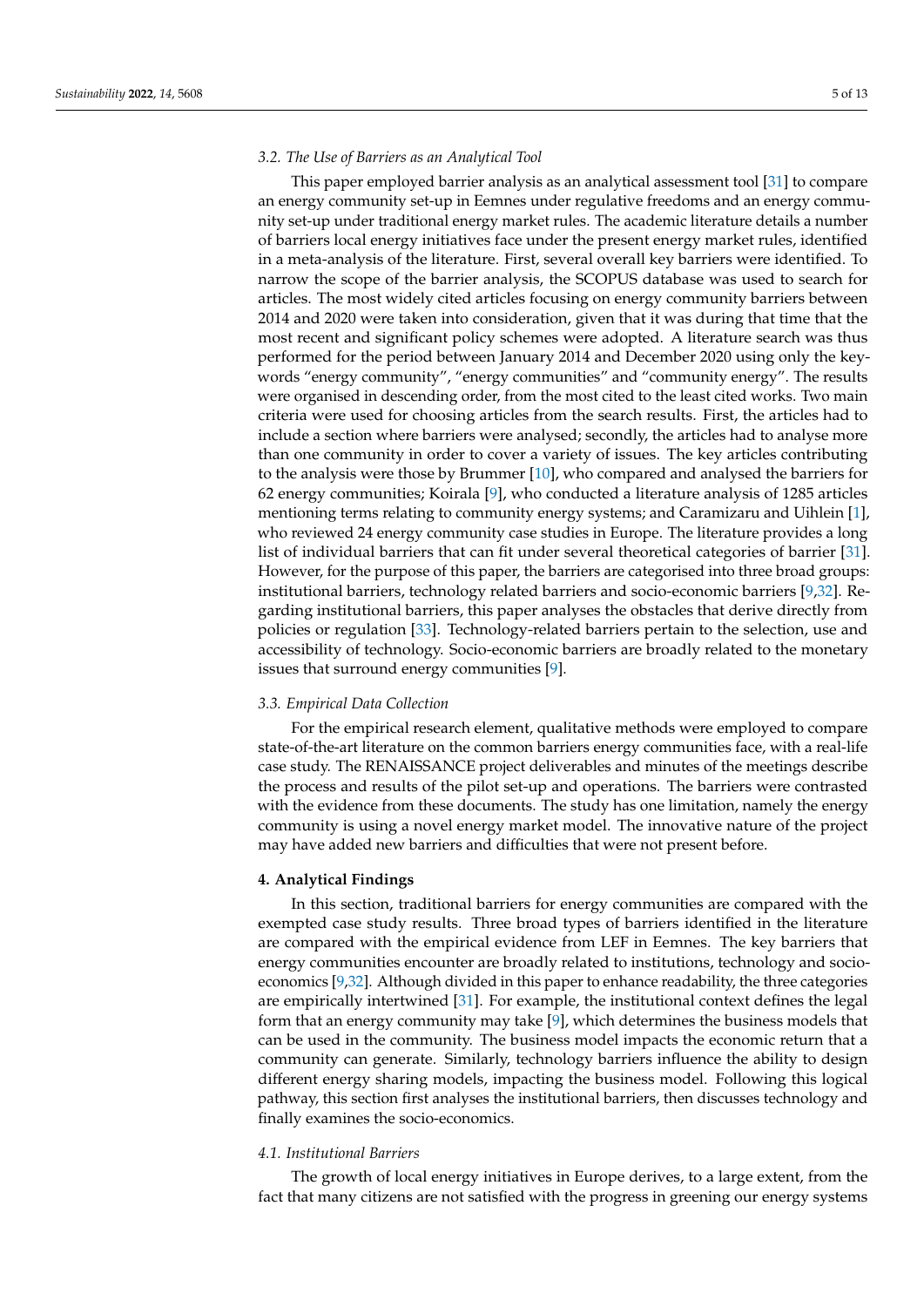[\[2](#page-10-1)[,9\]](#page-10-8). Since the 1970s, different forms of energy initiatives have emerged in Europe as alternatives to the incumbent energy companies [\[5\]](#page-10-4). Nonetheless, sudden surges in the number of consumer-centric grassroot initiatives have emerged following legislative or policy changes [\[1,](#page-10-0)[2\]](#page-10-1). For example, in Germany, the re-municipalisation of the grid has accelerated the growth of energy communities [\[5\]](#page-10-4). Similarly, in the Netherlands, following the liberalisation of the energy market, the number of energy cooperatives increased over a 6-year period, from approximately 40 initiatives to over 360 initiatives [\[2](#page-10-1)[,34\]](#page-11-17).

#### 4.1.1. Frequently Changing Policies

Unclear, complex and frequently changing policies make it difficult for energy communities to grow [\[5](#page-10-4)[,10\]](#page-10-9). Quickly changing policies do not allow communities to plan their activities securely [\[10\]](#page-10-9). The inability to construct clear plans limits the growth of the community because energy communities depend on the interpersonal trust between community members and initiators [\[9\]](#page-10-8).

In the case of LEF in Eemnes, the exemption has been granted for a period of 10 years [\[17\]](#page-11-0). The exemption period starts from the moment the implementation commences, and thus the years spent preparing the experiment are not counted. In the case of the EEC, the exemption was granted to the cooperative at the beginning of 2018 and the implementation was anticipated to start in mid-2021. This allowed the EEC to take the time needed to prepare the experiment for implementation and build trust within the community [\[35\]](#page-11-18). The clear 10-year implementation period and flexible starting date have allowed community initiators to build internal trust and establish a clear timeline for future developments.

#### 4.1.2. Organisational Form

Institutions determine the legal form that an energy community can take. In some cases, the models permitted can pose a barrier to community growth. For example, a notfor-profit nature may limit the long-term financial stability of the organisation, rendering the community dependent on voluntary work [\[10\]](#page-10-9).

The 2015 regulative exemption was granted only to cooperatives and associations of owners [\[11\]](#page-10-10). On the one hand, this means that the EEC is an energy cooperative and thus its primary goal is not profit generation. On the other hand, the exemption affords the EEC the right to manage its own grid, making it possible for the cooperative to test new energy market models, such as peer to pool, as well as experiment with different business models [\[20\]](#page-11-3). Thus, the barrier related to limitations in the organisational model has not been resolved; but the possibilities under the same organizational model to stack up more revenue streams (Section [4.1.3\)](#page-5-0) has increased. Thus, some of the pains from the barrier have been relieved. The community has more opportunities to breakeven in terms of cost and reduces the dependency on voluntary work in the long run.

#### <span id="page-5-0"></span>4.1.3. Roles in the Energy Market

The regulator defines the roles an energy community is allowed to take in the energy market [\[5](#page-10-4)[,9\]](#page-10-8). The energy market regulations limit the options for community energy trading models or access to the grid [\[4\]](#page-10-3). With limited possibilities to access certain energy markets, such as wholesale or ancillary services, the community has limited ability to stack up revenue streams [\[5,](#page-10-4)[10\]](#page-10-9). Moreover, for any kind of energy sharing within the energy community, the law requires the organisation to have a supply licence, acquiring which is complex and costly procedure [\[20\]](#page-11-3). Similarly, rules regarding balancing responsibility activities and connecting new assets to the energy communities can "present a challenge for small energy communities" [\[5\]](#page-10-4).

In terms of administrative barriers, the greatest benefit of the exemption is the ability to be freed from the supply licence, which helps to avoid various administrative procedures [\[17,](#page-11-0)[20\]](#page-11-3). However, to fulfil the balancing responsibility requirement and have access to wholesale energy markets, the cooperative had to purchase these services from a white label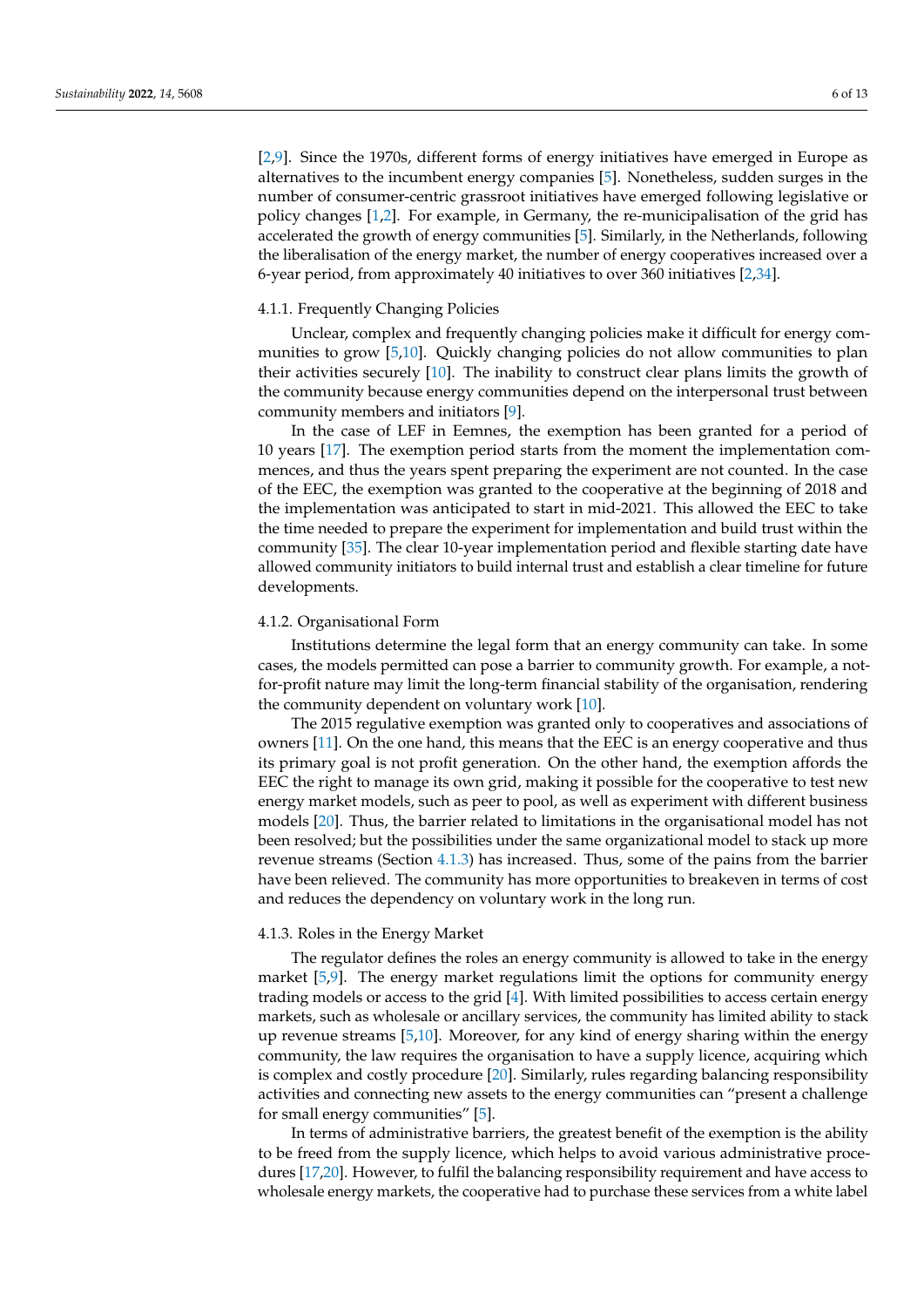energy supplier. This procedure has been used before by Dutch local energy cooperatives because it helps to reduce their administrative burdens [\[2\]](#page-10-1). Thus, although the EEC has the ability to take on the balancing responsibility role, the process is still too complicated for local initiators to manage on their own. However, due to the exemption, the community is able to offer new services to its members, with hope of lowering their electricity bills.

## 4.1.4. Additional Observations on Institutional Aspects

In the context of wider policy, RVO does not provide structured support for activating the exemption and helping communities to better understand all the administrative and legal provisions that need to be fulfilled before local trading can start. Furthermore, there seems to be a mismatch between the policy support that the Dutch government is offering and recognition of the Eemnes experiment as an innovation project by other governmental organisations. The experimentation proposal was submitted to both European and Dutch innovation subsidy programmes, and though two European grant requests were approved, the Dutch innovation subsidy granting agency did not provide a positive evaluation.

# <span id="page-6-0"></span>*4.2. Technology-Related Barriers*

Technological innovation has the potential to reduce the initial set-up costs of energy communities, but only if deployed wisely. The energy grid involves generation, distribution, storage and control technologies, which have become cheaper and increasingly sophisticated over the last decade, making real-time grid management technically and financially possible for local citizens [\[36\]](#page-11-19). New technologies can increase system reliability and transparency while paving the way for new services that can increase revenue streams within the community [\[4\]](#page-10-3). An increased number of flexible assets at the household level, such as heat pumps and smart appliances, provide an opportunity to exploit local flexibility, which can be traded within the community and with the national grid with the assistance of innovative technology platforms [\[9\]](#page-10-8). This provides an opportunity for energy communities to offer their members services such as energy efficiency, energy savings, energy storage, management of local distribution networks, aggregation and flexibility management [\[5\]](#page-10-4). All these opportunities have only become available in the last decade, meaning that in most small-scale initiatives, these opportunities have not yet materialised. Therefore, lack of support regarding technical skills and a limited access or ability to use technologies hinder the take-up of energy communities [\[2\]](#page-10-1).

# 4.2.1. Lack of Expertise

Community "initiatives are often started by non-experts" [\[10\]](#page-10-9), so there could be a lack of technical understanding within the community [\[9](#page-10-8)[,10\]](#page-10-9). This could result in choosing hardware or software options that are not optimal for the community, resulting in a technology lock-in or situations where technologies with low payback are chosen.

RVO, before granting the exemption to a cooperative, requires the community to describe in its application which technologies and business models will be employed in the project. Therefore, the EEC has to demonstrate to RVO the innovative aspects and technical soundness of the community approach before being granted the exemption right [\[37\]](#page-11-20). Furthermore, already in the exemption application, RVO requires the cooperative to demonstrate that a number of experts will be supporting the project [\[37\]](#page-11-20). This reduces the chances that the community will be unsuccessful because of a lack of expertise. Overall, these mandatory provisions and a certain degree of flexibility make energy community projects less prone to the risk of failure than initiatives without exemption.

# <span id="page-6-1"></span>4.2.2. Barriers to Combining New Technologies

Although hardware and software prices are reducing, the small size of the communities and the lack of initial financing mean there is limited access to these technologies (e.g., community batteries or neighbours' PV panels). Furthermore, energy communities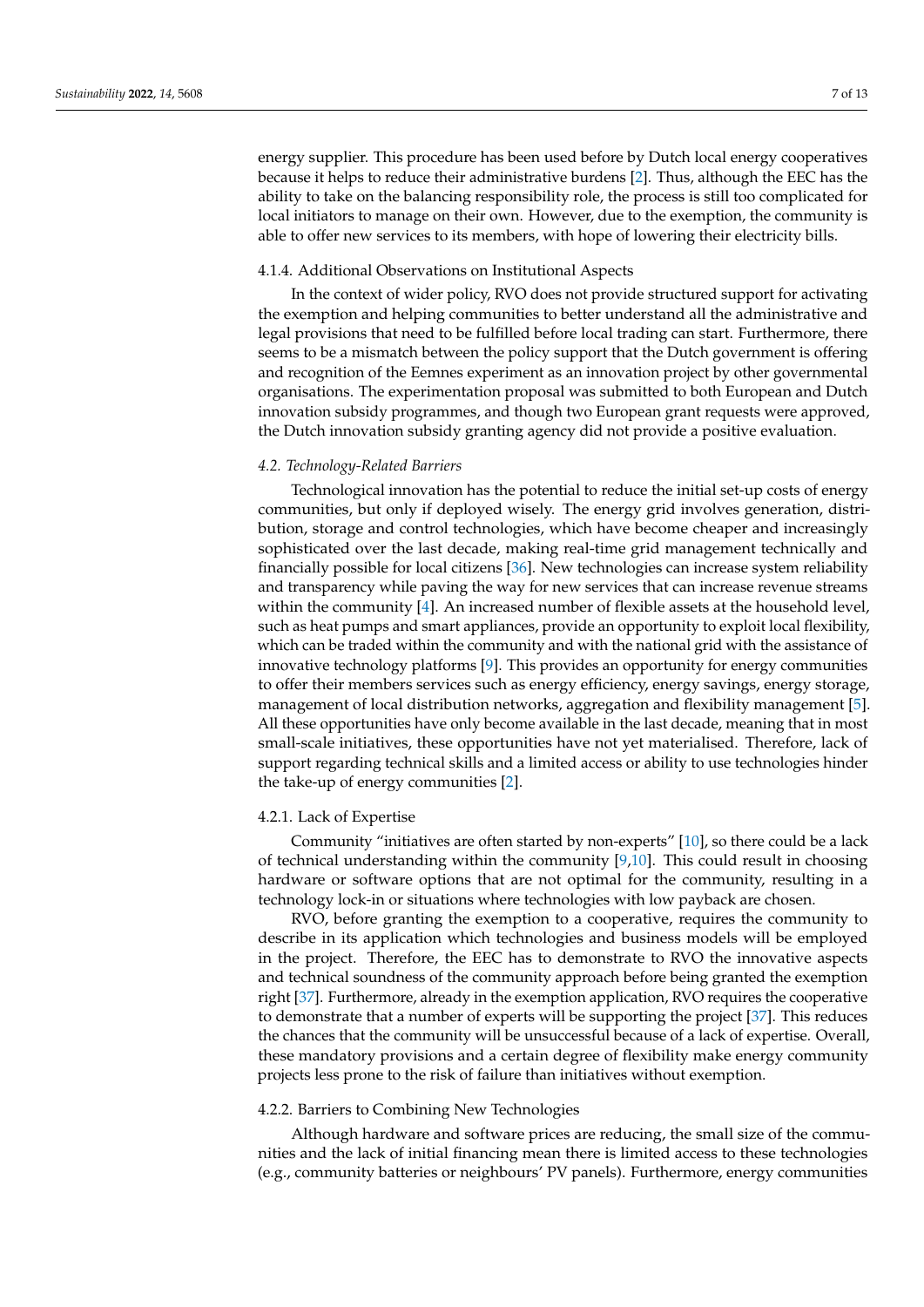experience difficulties in accessing different ancillary service markets, not only because of institutional constraints, but also because of their limited size.

In the case of Eemnes, the regulative exemption enables the Eemnes community to manage its own grid [\[17\]](#page-11-0), allowing the EEC to take better advantage of the assets that its community members already own (rooftop PV, heat pumps), lowering the initial investment costs and potentially improving the business case [\[38\]](#page-11-21). On the other hand, managing a grid requires smart software, adding to operational costs of running the community. In Eemnes, energy is traded between citizens with their own PV and community members without generation assets. In a later stage, flexible energy assets could be added [\[38\]](#page-11-21), providing additional benefits. The exemption is, therefore, alleviating this barrier.

#### *4.3. Socio-Economic Barriers*

One way of reducing socio-economic issues is to establish the energy community by using new innovative electricity market models. The new prosumer models where citizens can trade energy among themselves, such as peer-to-peer or peer-to-pool models, are expected to generate profits [\[4\]](#page-10-3). Innovative business models, in conjunction with new ICT, are more likely to find ways to optimise old assets and reduce the up-front costs, as discussed in Section [4.2.](#page-6-0) In addition, energy communities should be able to generate income near the energy generation site, which will confer local economic benefits by creating local jobs (maintenance, management, etc.), keeping the generated value local [\[10](#page-10-9)[,39\]](#page-11-22).

#### 4.3.1. Initial Set-Up Costs

One huge obstacle local energy communities face is the lack of initial financing and funding options when setting up [\[5](#page-10-4)[,9,](#page-10-8)[10\]](#page-10-9). Energy communities are unable to guarantee revenue streams, and their non-profit nature does not allow them to build up reserves [\[10\]](#page-10-9), making the up-front expenditure of an energy community higher for local citizens and community members, compared with existing national grid alternatives. This impacts the long-term stability of the organisation [\[1\]](#page-10-0).

The potential to create an energy community using innovative market models and technologies made the Eemnes project a more appealing candidate for consortiums seeking state-of-the-art pilot projects, such as RENAISSANCE. The ambition and the ready-togo concept helped Eemnes receive two European funding opportunities, showcasing its European-level innovation [\[30](#page-11-13)[,40,](#page-11-23)[41\]](#page-11-24). Furthermore, the exemption reduced the initial set-up costs from a technology perspective, as discussed in Section [4.2.2.](#page-6-1)

However, the exemption does not provide better financing terms. Nonetheless, Eemnes has been in discussion with battery providers willing to provide support in the form of technical expertise and the organisation of a community-financed battery, partly due to the innovative nature of the project [\[42\]](#page-11-25). Therefore, this one-off exemption has helped the EEC obtain access to initial funds and financing, although the financial cost and uncertainty of organising these may outweigh the benefits and may not be replicable.

#### <span id="page-7-0"></span>4.3.2. Uncertainty with Respect to Financial Success

It is difficult for municipalities and citizens to lead initiatives that promise green local energy but at a much higher cost. Financial benefits, such as shares or cheaper electricity prices, are among the most important factors motivating citizens to join energy communities [\[1\]](#page-10-0). Nonetheless, small community projects are considered "high risk projects with uncertain probability of success" [\[10\]](#page-10-9). Beyond having difficulties attracting new members, this uncertainty further lessens the probability of a community receiving initial financing and building up reserves.

More important than the initial set-up costs has been the impact of the regulative exemption on the potential for increasing the revenue streams of the community using an innovative peer-to-pool energy trading model. The LEF in Eemnes business model is built around two core energy transactions. Firstly, energy will be traded on the internal peer-to-pool community market, where prosumers and consumers are engaged in a mutual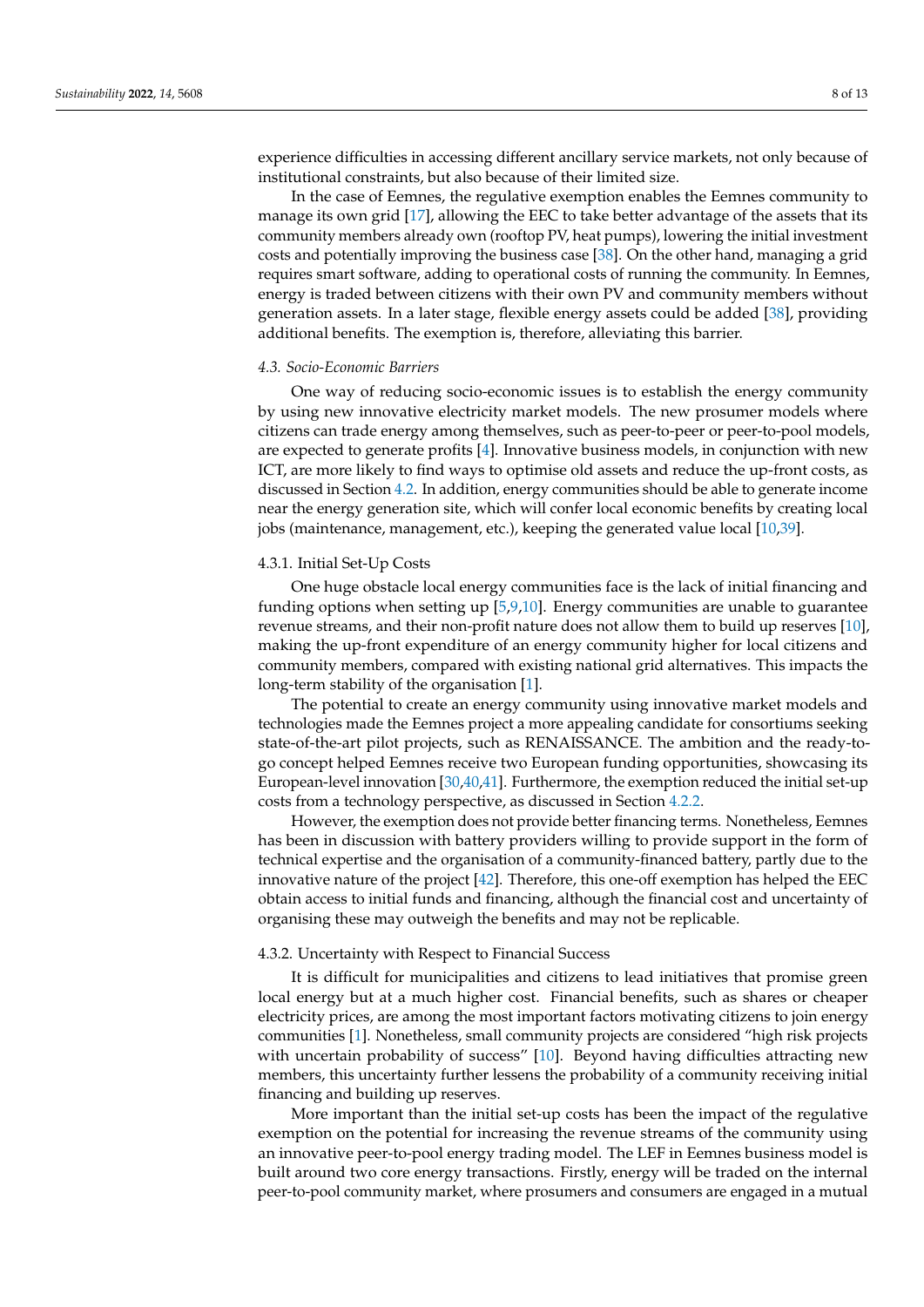exchange of energy [\[30\]](#page-11-13). Secondly, the community will also be trading energy with the wholesale energy market. Before the project began, a simulation of this business case was created based on the PV and consumption data were collected from 50 households. Initial estimates indicate that the costs of consumed electricity in the electricity bill account for only 18% of the entire utility costs [\[42\]](#page-11-25). Estimates suggest that households in the community without PV installation would on average receive a lower electricity bill each year if they participate in the peer-to-pool model as they can take advantage of lower local energy prices [\[42\]](#page-11-25). At the same time, households with PV would have slightly higher electricity bills than usual as long as the current net metering rule remain in place, given that these offer higher compensation for surplus energy than the local pool market. Once the net metering starts to reduce (as of 2023), the prosumers of the community will also receive gradually lower electricity bills compared with the current bills when acting in the community, with maximum savings expected in 2031 (LEF in Eemnes minutes 2021). The project has also attracted the interest of the local Distribution System Operator (DSO), which announced that it would grant financial incentives to a community member if the community exercises local balancing and acts on the energy market as one connection point [\[43\]](#page-12-0). The community is projected to be able to offer lower electricity bills to its members as of 2023, while covering the gap prior to 2023 with the incentives from the local DSO [\[43\]](#page-12-0). Without the exemption, this type of local energy trading business model would not be possible.

#### 4.3.3. Split Incentive

Split incentive barrier can appear in an energy community when costs and benefits are allocated unfairly between members. This issue can arise when the social housing sector is involved or if rental properties are part of the community. In such cases, landlords would need to make the initial investments in PV but the tenant would reap all the benefits [\[9\]](#page-10-8). Similarly, split incentive problem is present when designing the local electricity market price for a community that composes of individual prosumers and consumers, the latter having not contributed with capital investments into the communally used energy generation assets.

The split incentive barrier in Eemnes from the housing provider perspective was raised as the housing provider is not an active participant in the community and no tenant has raised the question. The problem might arise later, when Eemnes wishes to exploit economies of scale and reach a higher number of participants, given that there are various social housing properties in the municipality [\[28\]](#page-11-11). The second, split incentive issues have come out from the simulations of the yearly electricity bills, where the consumer had with peer-to-peer model a higher savings compared to the prosumer (Section [4.3.2\)](#page-7-0). This issue has been solved by a final balanced electricity bill calculation at the end of the year on community level to have more equal compensation.

## 4.3.4. Economies of Scale

The reduced bankability of assets decreases the size of the community, preventing economies of scale. The local transactions that keep revenue local could also encourage "reinvestments in additional renewable generation" [\[39\]](#page-11-22), increasing the size of the energy community, which increases the benefits accrued from economies of scale.

Economies of scale are not overcome in Eemnes. After 9 months of being operational the community has 10 active members who are billed through EEC and 135 households who share their energy consumption data with the project. Nonetheless, the regulative exemption is not a barrier here as with the provision EEC could expand up to 10,000 connections, which in the case of Eemnes would cover all the 3600 households registered in the municipality.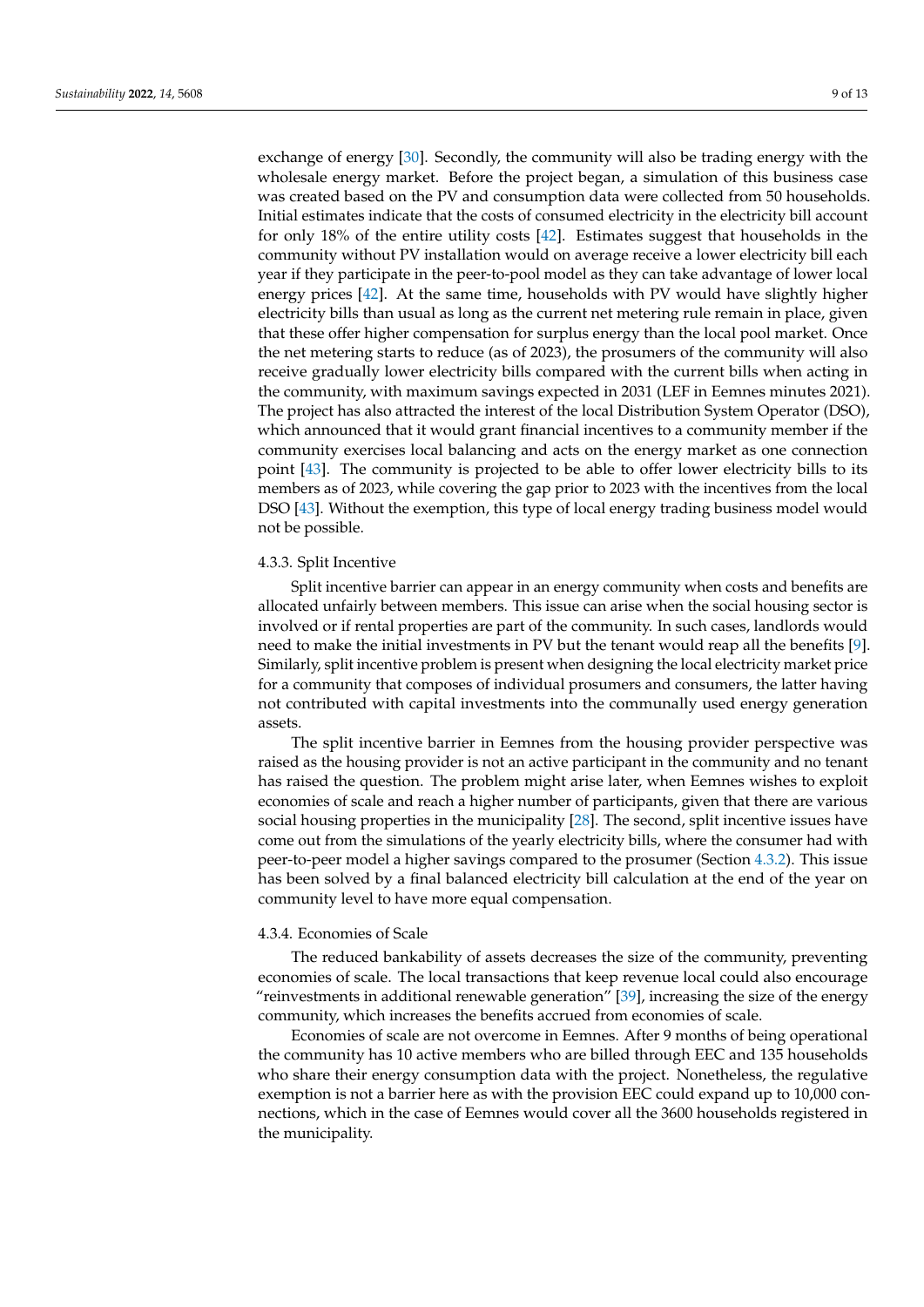#### 4.3.5. Other Observations

Given the goal set by Eemnes to reach 1000+ connections [\[30\]](#page-11-13), community managers will need to hire professional day-to-day managers for the local grid in the long run or outsource this activity to a commercial party. In the project preparation phase, the cooperative members have been working on a voluntary basis to design the local market set-up with support from external experts [\[30\]](#page-11-13). At an early stage, instead of an external installation company, cooperative members who were installing the gateways for the community took up some of the engineer-related monetary jobs [\[30\]](#page-11-13).

#### <span id="page-9-0"></span>**5. Conclusions and Policy Implications**

This paper has analysed the extent to which common barriers energy communities face could be removed through the provisions set in a specific policy support tool such as the Dutch regulative exemption. The lessons learned in this paper be transferred to most European member states as the energy regulations across Europe follow similar principles due to the common market.

Regarding, socio-economic barriers, the removal of regulative barriers in Eemnes made it possible to stack more revenue streams and lowered initial set-up costs, this was not enough to confidently defend this as being a more competitive business case compared to traditional utilities. The margins of producing centralised energy versus decentrally produced and managed energy are not yet big enough to sustain the costs of running a community. Thus, testing new models and providing support for early initiatives are key to later replication of the community models elsewhere. Policymakers should consider providing financial support to community initiatives, whether in the form of tax incentives or direct financial support.

In addition, market access rules and grid usage rules could be made more transparent and beneficial for energy communities. In Eemnes, the DSO grid is used for local trading and additional revenue streams could be secured through participation at the DSO balancing market. This has increased the willingness of citizens to join the community and act as a grid balancing node for the remaining grid. Thus, regulators should think of ways in which regional grid operators could remunerate energy communities if the latter offer flexibility services to the grid. This approach would allow citizens to invest in renewable energy production locally while lowering the grid investments for the grid operator and the society as a whole.

Though the exemption opened the possibility for the energy cooperative to act as a utility, taking up DSO and BRP roles, it was not used in practice. The case study confirms that if regulators eliminate some of the institutional barriers, such as access to the grid or exemption from a supply licence, the community can solve technological and socioeconomic barriers only if the necessary technical expertise is available. Therefore, national policymakers need to ensure that local energy innovation is combined with technical knowledge support, either in the form of financial aid or by providing expertise. The lack of such an option can negatively impact the business case, and the regulative changes set out in the two directives will have a limited impact in practice.

In the case of Eemnes, the regulatory exemptions were not combined with financial support for innovation. This meant that nationally recognised innovative local experiments had to be self-funded or make a significant effort to obtain grants. A lack of initial financing is an issue, as those taking initiatives lack the capability to access technical experts and new technology platforms. This further weakens the business case for the community and creates distrust and frustration among the community initiators. All in all, this could lead to a contrary impact on national energy markets, to the policymakers' initial ambition of boosting the energy communities' growth in Europe.

The Clean Energy Package directives [\[44\]](#page-12-1) force Member States to provide energy communities in Europe more enabling conditions similar to the Dutch regulative exemption. It is in this framework that the Eemnes case study highlights the barriers that remain in place even if regulative constraints are removed. The Eemnes case study demonstrates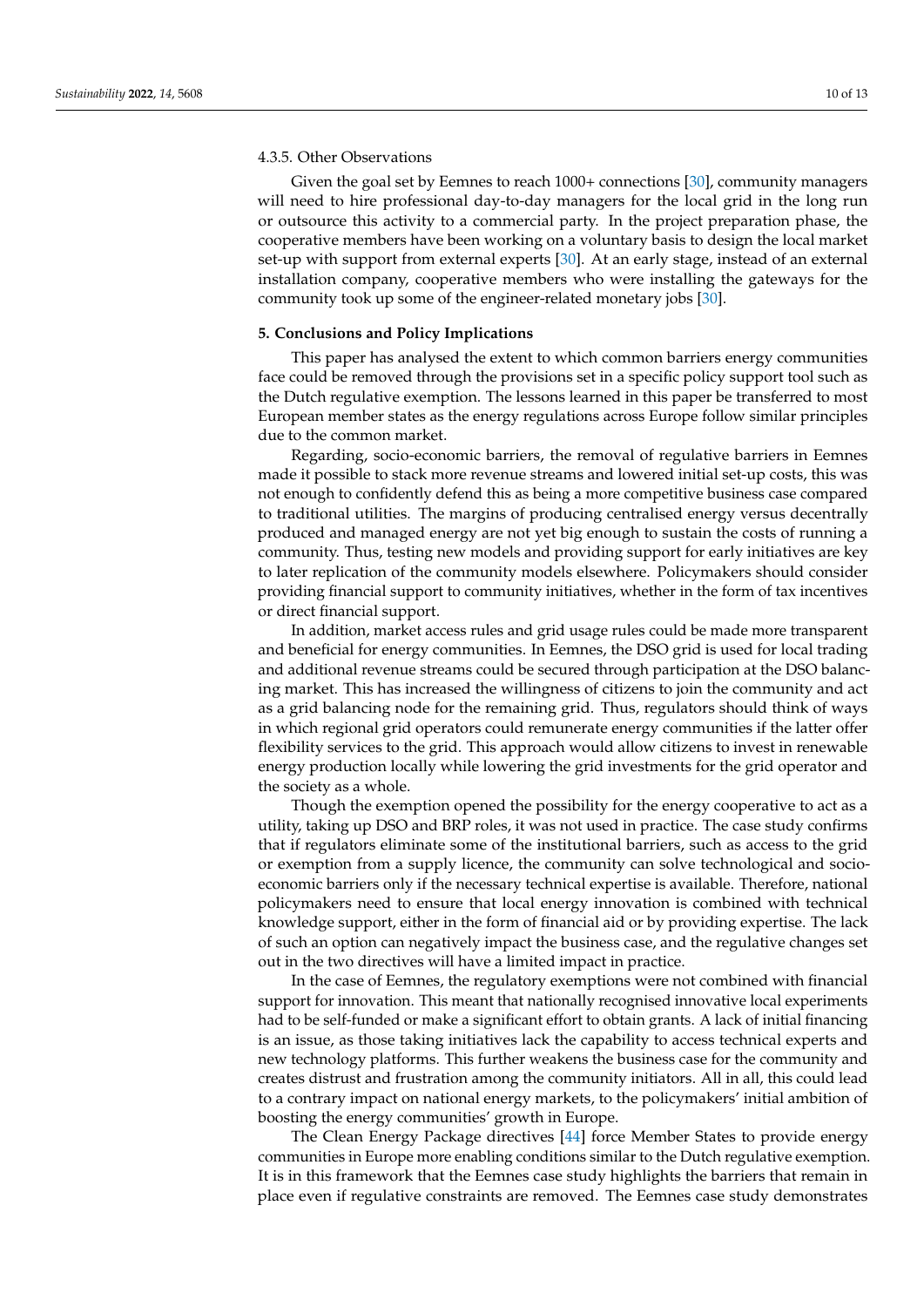that additional regulative freedoms can help the community set-up but, on their own, are not sufficient to address the key barriers the removal of which would allow energy communities to blossom. This demonstrates that providing only additional degrees of freedom to energy community initiators is not enough and that policymakers must also put in place an additional supporting framework of policies to support the growth of local energy communities.

**Funding:** This research was funded by the European Union's H2020 Research and Innovation Programme under grant agreement no. 824342, RENAISSANCE.

**Institutional Review Board Statement:** Not applicable.

**Informed Consent Statement:** Not applicable.

**Data Availability Statement:** Not applicable.

**Acknowledgments:** The author would like to thank the LEF in Eemnes team for the collaboration in setting up the pilot. I would like to express my gratitude to my primary supervisors, Sebastian Oberthür and Thierry Coosemans from VUB and to Rolf Bastiaanssen from Bax & Company for constructive criticism and paper reviews.

**Conflicts of Interest:** The author declares no conflict of interest.

## **References**

- <span id="page-10-0"></span>1. Caramizaru, A.; Uihlein, A. *Energy Communities: An Overview of Energy and Social Innovation*; EUR 30083 EN; Publications Office of the European Union: Luxembourg, 2020; ISBN 978-92-76-10713-2. [\[CrossRef\]](http://doi.org/10.2760/180576)
- <span id="page-10-1"></span>2. Oteman, M.; Kooij, H.J.; Wiering, M.A. Pioneering renewable energy in an economic energy policy system: The history and development of Dutch grassroots initiatives. *Sustainability* **2017**, *9*, 550. [\[CrossRef\]](http://doi.org/10.3390/su9040550)
- <span id="page-10-2"></span>3. Reijnders, V.M.; van der Laan, M.D.; Dijkstra, R. Energy communities: A Dutch case study. In *Behind and Beyond the Meter*; Academic Press: Cambridge, MA, USA, 2020; pp. 137–155.
- <span id="page-10-3"></span>4. Sousa, T.; Soares, T.; Pinson, P.; Moret, F.; Baroche, T.; Sorin, E. Peer-to-peer and community-based markets: A comprehensive review. *Renew. Sustain. Energy Rev.* **2019**, *104*, 367–378. [\[CrossRef\]](http://doi.org/10.1016/j.rser.2019.01.036)
- <span id="page-10-4"></span>5. European Committee of the Regions (ECR). *Models of Local Energy Ownership and the Role of Local Energy Communities in Energy Transition in Europe*; Commission for the Environment, Climate Change and Energy: Luxembourg, 2018.
- <span id="page-10-5"></span>6. Smith, A.; Hargreaves, T.; Hielscher, S.; Martiskainen, M.; Seyfang, G. Making the most of community energies: Three perspectives on grassroots innovation. *Environ. Plan. A* **2016**, *48*, 407–432. [\[CrossRef\]](http://doi.org/10.1177/0308518X15597908)
- <span id="page-10-6"></span>7. Euroactive. EU's Electricity Market Revamp Hailed as 'Game-Changer' for Clean Energy. 2018. Available online: [https://www.](https://www.euractiv.com/section/energy/news/eus-electricity-market-revamp-hailed-as-game-changer-for-clean-energy/) [euractiv.com/section/energy/news/eus-electricity-market-revamp-hailed-as-game-changer-for-clean-energy/](https://www.euractiv.com/section/energy/news/eus-electricity-market-revamp-hailed-as-game-changer-for-clean-energy/) (accessed on 21 December 2018).
- <span id="page-10-7"></span>8. Gui, E.M.; Diesendorf, M.; MacGill, I. Distributed energy infrastructure paradigm: Community microgrids in a new institutional economics context. *Renew. Sustain. Energy Rev.* **2017**, *72*, 1355–1365. [\[CrossRef\]](http://doi.org/10.1016/j.rser.2016.10.047)
- <span id="page-10-8"></span>9. Koirala, B.P.; Koliou, E.; Friege, J.; Hakvoort, R.A.; Herder, P.M. Energetic communities for community energy: A review of key issues and trends shaping integrated community energy systems. *Renew. Sustain. Energy Rev.* **2016**, *56*, 722–744. [\[CrossRef\]](http://doi.org/10.1016/j.rser.2015.11.080)
- <span id="page-10-9"></span>10. Brummer, V. Community energy–benefits and barriers: A comparative literature review of Community Energy in the UK, Germany and the USA, the benefits it provides for society and the barriers it faces. *Renew. Sustain. Energy Rev.* **2018**, *94*, 187–196. [\[CrossRef\]](http://doi.org/10.1016/j.rser.2018.06.013)
- <span id="page-10-10"></span>11. Overheid. Besluit Experimenten Decentrale Duurzame Elektriciteitsopwekking. 2015. Available online: [https://wetten.overheid.](https://wetten.overheid.nl/BWBR0036385/2015-04-01) [nl/BWBR0036385/2015-04-01](https://wetten.overheid.nl/BWBR0036385/2015-04-01) (accessed on 7 August 2020).
- <span id="page-10-11"></span>12. Lammers, I.; Diestelmeier, L. Experimenting with law and governance for decentralized electricity systems: Adjusting regulation to reality? *Sustainability* **2017**, *9*, 212. [\[CrossRef\]](http://doi.org/10.3390/su9020212)
- <span id="page-10-12"></span>13. Tweedekamer. Visie op Lokale Energie. 2013. Available online: [https://www.tweedekamer.nl/downloads/document?id=896c5](https://www.tweedekamer.nl/downloads/document?id=896c528d-b124-4e4f-9835-4b22a1b03041&title=Visie%20lokale%20energie.doc) [28d-b124-4e4f-9835-4b22a1b03041&title=Visie%20lokale%20energie.doc](https://www.tweedekamer.nl/downloads/document?id=896c528d-b124-4e4f-9835-4b22a1b03041&title=Visie%20lokale%20energie.doc) (accessed on 22 January 2021).
- <span id="page-10-13"></span>14. de Ridder, L. *Presentation on Algemene Maatregel van Bestuur Experimenten Elektriciteitswet 1998 en Gaswet*; Minister van Economische Zaken en Klimaat, Directie Elektriciteit: Den Haag, The Netherlands, 2019.
- <span id="page-10-14"></span>15. Wetsvoorstel. *Wijziging van de Elektriciteitswet 1998 en de Wet Belastingen op Milieugrondslag*; Tweede Kamer der Staten-Generaal 2020/21, 35594 (2020): Den Haag, The Netherlands, 1979. Available online: <https://www.internetconsultatie.nl/energiewet> (accessed on 1 March 2021).
- <span id="page-10-15"></span>16. Elektriciteitswet 1998, Kamerstuk Tweede Kamer de Staten-Generaal 2020/21, 34627, Den Haag, The Netherlands, 1979. 2020. Available online: <https://wetten.overheid.nl/BWBR0009755/2021-01-01> (accessed on 1 March 2021).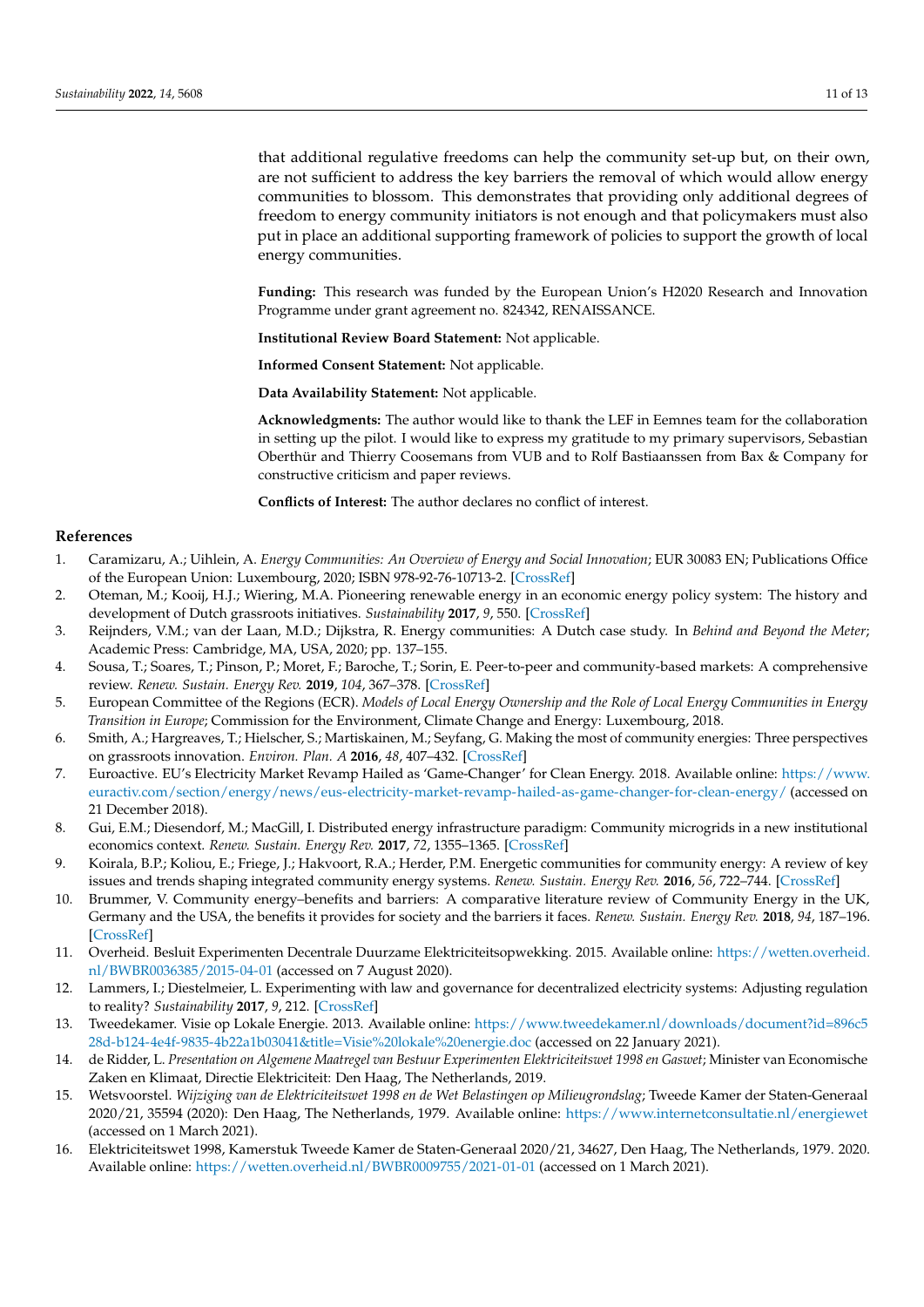- <span id="page-11-0"></span>17. RVO. Verlening Ontheffing Besluit Experimenten Decentrale Duurzame Elektriciteitsopwekking, Minister van Economische Zaken en Klimaat, 04/01/2018. 2018. Available online: [https://www.rvo.nl/sites/default/files/2020/08/2017-Energie-Coooperatie-](https://www.rvo.nl/sites/default/files/2020/08/2017-Energie-Coooperatie-Eemnes.pdf)[Eemnes.pdf](https://www.rvo.nl/sites/default/files/2020/08/2017-Energie-Coooperatie-Eemnes.pdf) (accessed on 7 August 2019).
- <span id="page-11-1"></span>18. RVO. *Model "Voortgangsrapportage Experiment DDE", Verlening Ontheffing Besluit Experimenten Decentrale Duurzame Elektriciteitsopwekking*; Minister van Economische Zaken en Klimaat: Den Haag, The Netherlands, 1 March 2019.
- <span id="page-11-2"></span>19. RVO (Rijksdienst Voor Ondernemend Nederland). *Verslag Informatiebijeenkomst Experimentenregeling*; RVO—Rijksdienst Voor Ondernemend: Utrecht, The Netherlands, 2019.
- <span id="page-11-3"></span>20. Butenko, A. Sharing energy: Dealing with regulatory disconnection in Dutch energy law. *Eur. J. Risk Regul.* **2016**, *7*, 701–716. [\[CrossRef\]](http://doi.org/10.1017/S1867299X00010138)
- <span id="page-11-4"></span>21. Reslegal. *Legal Sources for Renewable Energy: Net-Metering* 09/01/2010. 2020. Available online: [http://www.res-legal.eu/search](http://www.res-legal.eu/search-by-country/netherlands/single/s/res-e/t/promotion/aid/net-metering-1/lastp/171/)[by-country/netherlands/single/s/res-e/t/promotion/aid/net-metering-1/lastp/171/](http://www.res-legal.eu/search-by-country/netherlands/single/s/res-e/t/promotion/aid/net-metering-1/lastp/171/) (accessed on 1 March 2021).
- <span id="page-11-5"></span>22. Londo, M.; Matton, R.; Usmani, O.; van Klaveren, M.; Tigchelaar, C.; Brunsting, S. Alternatives for current net metering policy for solar PV in the Netherlands: A comparison of impacts on business case and purchasing behaviour of private homeowners, and on governmental costs. *Renew. Energy* **2020**, *147*, 903–915. [\[CrossRef\]](http://doi.org/10.1016/j.renene.2019.09.062)
- <span id="page-11-6"></span>23. PV Magazine. *Netherlands to Maintain Current Net-Metering Conditions until 2023*. Emiliano Bellini 26/04/2019. 2019. Available online: <https://www.pv-magazine.com/2019/04/26/netherlands-to-maintain-current-net-metering-conditions-until-2023/> (accessed on 28 March 2021).
- <span id="page-11-7"></span>24. de Boer, J.; Zuidema, C.; van Hoorn, A.; de Roo, G. The adaptation of Dutch energy policy to emerging area-based energy practices. *Energy Policy* **2018**, *117*, 142–150. [\[CrossRef\]](http://doi.org/10.1016/j.enpol.2018.02.008)
- <span id="page-11-8"></span>25. Inês, C.; Guilherme, P.L.; Esther, M.G.; Swantje, G.; Stephen, H.; Lars, H. Regulatory challenges and opportunities for collective renewable energy prosumers in the EU. *Energy Policy* **2020**, *138*, 111212. [\[CrossRef\]](http://doi.org/10.1016/j.enpol.2019.111212)
- <span id="page-11-9"></span>26. RVO. 2019. Available online: [https://www.rvo.nl/initiatieven/co%C3%B6peratieve-energieprojecten/zon-op-nederland](https://www.rvo.nl/initiatieven/co%C3%B6peratieve-energieprojecten/zon-op-nederland-postcoderoos-co%C3%B6peraties)[postcoderoos-co%C3%B6peraties](https://www.rvo.nl/initiatieven/co%C3%B6peratieve-energieprojecten/zon-op-nederland-postcoderoos-co%C3%B6peraties) (accessed on 1 March 2021).
- <span id="page-11-10"></span>27. Scholten, T.; Wielders, L. *Energy-Neutral in 2050 (Only Available in Dutch)*; Publicatienummer: 17.3K97.54; CE Delf: Delft, The Netherlands, 2017.
- <span id="page-11-11"></span>28. Bax & Company. Data-Driven Case Studies into Asset Energy Renovations. REVALUE *Deliverable 2.6*. 2018. Available online: <https://revalue-project.eu/wp-content/uploads/2019/02/D2.6-V3.pdf> (accessed on 18 August 2020).
- <span id="page-11-12"></span>29. Laardercourant. *72 Zonnepanelen Gemeentewerf Voor Gebruik Inwoners*, zo 10 November 2019. 2019. Available online: [https:](https://www.laardercourant.nl/nieuws/algemeen/152630/72-zonnepanelen-gemeentewerf-voor-gebruik-inwoners-) [//www.laardercourant.nl/nieuws/algemeen/152630/72-zonnepanelen-gemeentewerf-voor-gebruik-inwoners-](https://www.laardercourant.nl/nieuws/algemeen/152630/72-zonnepanelen-gemeentewerf-voor-gebruik-inwoners-) (accessed on 18 August 2020).
- <span id="page-11-13"></span>30. RENAISSANCE. Project Micro Energy Trading: LEF in EEMNES [Leaflet]. 2019. Available online: [https://www.renaissance-h2](https://www.renaissance-h2020.eu/wp-content/uploads/2019/11/RENAISSANCE_LEF_in__Eemnes_invitation_nl_optA.pdf) [020.eu/wp-content/uploads/2019/11/RENAISSANCE\\_LEF\\_in\\_\\_Eemnes\\_invitation\\_nl\\_optA.pdf](https://www.renaissance-h2020.eu/wp-content/uploads/2019/11/RENAISSANCE_LEF_in__Eemnes_invitation_nl_optA.pdf) (accessed on 7 August 2020).
- <span id="page-11-14"></span>31. Backman, F. Barriers to energy efficiency in Swedish non-energy-intensive micro-and small-sized enterprises—A case study of a local energy program. *Energies* **2017**, *10*, 100. [\[CrossRef\]](http://doi.org/10.3390/en10010100)
- <span id="page-11-15"></span>32. Tounquet, F.; De Vos, L.; Abada, I.; Kielichowska, I.; Klessmann, C. *Revised Final Report of the ASSET Project (Advanced System Studies for Energy Transition*; Energy Communities in the European Union: Luxembourg, 2019.
- <span id="page-11-16"></span>33. Chang, S.J.; Wu, B. Institutional barriers and industry dynamics. *Strateg. Manag. J.* **2014**, *35*, 1103–1123. [\[CrossRef\]](http://doi.org/10.1002/smj.2152)
- <span id="page-11-17"></span>34. Kooij, H.J.; Oteman, M.; Veenman, S.; Sperling, K.; Magnusson, D.; Palm, J.; Hvelplund, F. Between grassroots and treetops: Community power and institutional dependence in the renewable energy sector in Denmark, Sweden and the Netherlands. *Energy Res. Soc. Sci.* **2018**, *37*, 52–64. [\[CrossRef\]](http://doi.org/10.1016/j.erss.2017.09.019)
- <span id="page-11-18"></span>35. Laardercourant. Volle Bak Bij Informatie-Avond over 'Lokale Energie Flexibiliteit': LEF, 29/11/2019. 2019. Available online: [https:](https://www.laardercourant.nl/nieuws/algemeen/154933/volle-bak-bij-informatie-avond-over-lokale-energie-flexibiliteit--) [//www.laardercourant.nl/nieuws/algemeen/154933/volle-bak-bij-informatie-avond-over-lokale-energie-flexibiliteit--](https://www.laardercourant.nl/nieuws/algemeen/154933/volle-bak-bij-informatie-avond-over-lokale-energie-flexibiliteit--) (accessed on 18 August 2020).
- <span id="page-11-19"></span>36. Di Lorenzo, G.; Rotondo, S.; Araneo, R.; Petrone, G.; Martirano, L. Innovative Power-Sharing Model for Buildings and Energy Communities. *Renew. Energy* **2021**, *172*, 1087–1102. [\[CrossRef\]](http://doi.org/10.1016/j.renene.2021.03.063)
- <span id="page-11-20"></span>37. RVO. *Besluit Experimenten Decentrale Duurzame Elektriciteitsopwekking: Model Projectplan voor een Experiment*; Rijksdienst voor Ondernemende Nederland: Hague, The Netherlands, 2017.
- <span id="page-11-21"></span>38. Fontela, M.; Samartín, G.; Gonzalez, A.; Meitern, M.; Botsaris, P. Output Data Framework. In *RENAISSANCE Deliverable 5.1*; European Commission: Brussels, Belgium, 2019.
- <span id="page-11-22"></span>39. Mengelkamp, E.; Gärttner, J.; Rock, K.; Kessler, S.; Orsini, L.; Weinhardt, C. Designing microgrid energy markets: A case study: The Brooklyn Microgrid. *Appl. Energy* **2018**, *210*, 870–880. [\[CrossRef\]](http://doi.org/10.1016/j.apenergy.2017.06.054)
- <span id="page-11-23"></span>40. Besluitenlijst Eemnes. *Besluitenlijst B&W Vergadering Eemnes 06/03/2018, BEL-Kantoor*; Ruizeveld de Winter, M.E., Ed.; Gemeente: Eemnes, The Netherlands, 2018.
- <span id="page-11-24"></span>41. LEF in Eemnes minutes. 'Item 1.1: Battery technology'. In *Minutes of Eemnes Project Management Meeting 03 February 2020*; Renaissance Project Meeting Minutes; Bax & Company: Barcelona, Spain, 2020.
- <span id="page-11-25"></span>42. LEF in Eemnes minutes. 'Item 1.1: Business case'. In *Minutes of Eemnes Project Stakeholder Meeting 10 March 2021*; Renaissance Project Meeting Minutes, LEF Project; Bax & Company: Barcelona, Spain, 2021.